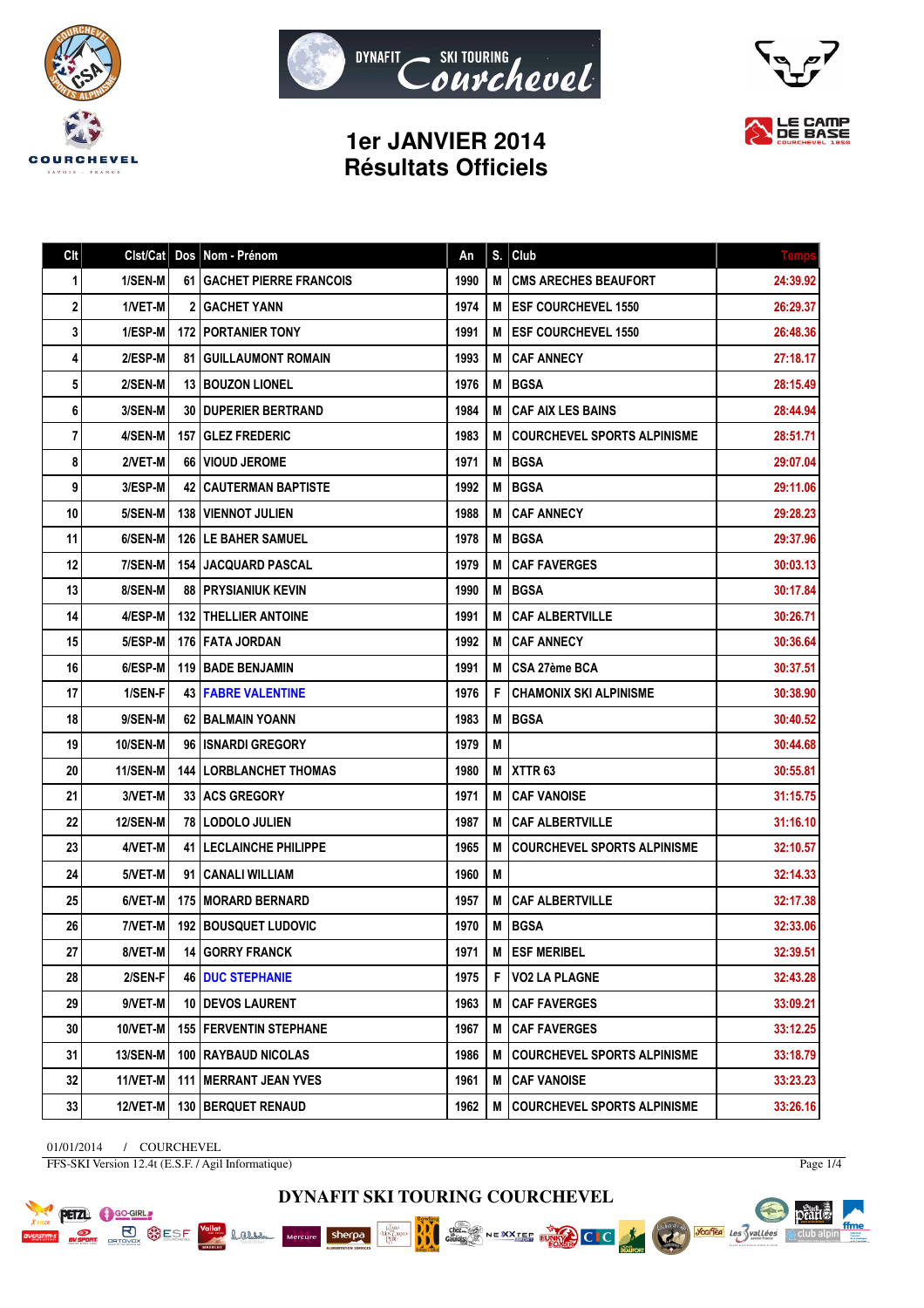## **DYNAFIT SKI TOURING COURCHEVEL**

01/01/2014 / COURCHEVEL FFS-SKI Version 12.4t (E.S.F. / Agil Informatique)

|--|--|

| Cl <sub>t</sub> |                 |     | Cist/Cat   Dos   Nom - Prénom  | An   |   | $S.$ Club                          | <b>Temps</b> |
|-----------------|-----------------|-----|--------------------------------|------|---|------------------------------------|--------------|
| 34              | 3/SEN-F         | 159 | <b>EDWARDS MEREDITH</b>        | 1984 | F | <b>TEAM USA</b>                    | 33:59.59     |
| 35              | 1/VET-F         | 18  | <b>GACHET CHRISTINE</b>        | 1971 | F | <b>TEAM ISERE MONTAGNE</b>         | 34:02.10     |
| 36              | 13/VET-M        | 118 | <b>TRESSERRE GILLES</b>        | 1970 | M |                                    | 34:11.41     |
| 37              | 14/VET-M        | 163 | <b>MEYNET PHILIPPE</b>         | 1963 | M | <b>CAF LEMAN</b>                   | 34:20.76     |
| 38              | <b>14/SEN-M</b> | 162 | CADO SAMUEL                    | 1981 | M | <b>CAF LYON</b>                    | 35:31.16     |
| 39              | 15/VET-M        |     | 85 PORTANIER PASCAL            | 1962 | M |                                    | 36:07.01     |
| 40              | 1/CAD-F         |     | <b>193 MIQUET LAURINE</b>      | 1997 | F | <b>TEAM ISERE MONTAGNE</b>         | 36:13.96     |
| 41              | 16/VET-M        |     | <b>151   COUILLARD YANN</b>    | 1971 | M | <b>COURCHEVEL SPORTS ALPINISME</b> | 36:35.92     |
| 42              | <b>15/SEN-M</b> | 7   | <b>GIRARD GREGORY</b>          | 1975 | M | <b>COURCHEVEL SPORTS ALPINISME</b> | 36:47.11     |
| 43              | 16/SEN-M        |     | <b>134   GAUTHIER LILIAN</b>   | 1979 | M |                                    | 37:25.64     |
| 44              | 1/ESP-F         | 82  | <b>RENOTON LAURIE</b>          | 1992 | F | <b>COURCHEVEL SPORTS ALPINISME</b> | 37:52.67     |
| 45              | 17/VET-M        |     | <b>105 PETITJEAN ROBERT</b>    | 1959 | M |                                    | 38:13.53     |
| 46              | <b>17/SEN-M</b> |     | 133 CLAREY PIERRE MARIE        | 1989 | M |                                    | 38:22.29     |
| 47              | <b>18/SEN-M</b> | 87  | <b>GUILLEMOT ARNAUD</b>        | 1990 | M |                                    | 38:32.45     |
| 48              | 18/VET-M        | 129 | <b>DENCHE PIERRE</b>           | 1972 | M |                                    | 38:35.60     |
| 49              | 19/VET-M        | 180 | <b>GUEIBE CHRISTIAN</b>        | 1972 | M | <b>BGSA</b>                        | 38:43.91     |
| 50              | <b>19/SEN-M</b> |     | <b>44   CHAPUIS MICKAEL</b>    | 1985 | M |                                    | 38:52.27     |
| 51              | 20/VET-M        |     | <b>73   CHEVALLIER PATRICK</b> | 1962 | M | <b>COURCHEVEL SPORTS ALPINISME</b> | 39:17.84     |
| 52              | 4/SEN-F         |     | <b>168 BLANC GUYLAINE</b>      | 1978 | F | <b>BGSA</b>                        | 39:29.88     |
| 53              | 21/VET-M        | 127 | <b>MAZET FRANCOIS</b>          | 1974 | M |                                    | 39:37.24     |
| 54              | <b>22/VET-M</b> |     | 93 GASSEN LUDO                 | 1967 | M |                                    | 41:50.91     |
| 55              | <b>20/SEN-M</b> | 107 | MARTIN BERTRAND                | 1982 | M |                                    | 42:01.26     |
| 56              | 23/VET-M        |     | <b>26 I BENOIT FERDI</b>       | 1967 | M |                                    | 42:04.31     |
| 57              | 24/VET-M        |     | <b>170   FERNANDES VICTOR</b>  | 1968 | M |                                    | 42:17.13     |
| 58              | 25/VET-M        | 71  | <b>SULLICE JEAN MARC</b>       | 1964 | M |                                    | 42:30.48     |
| 59              | 26/VET-M        | 16  | Í SMETANITCH DMITRI            | 1959 | M |                                    | 42:30.80     |
| 60              | 27/VET-M        |     | <b>45 GUIGONNET JEAN LOUIS</b> | 1960 | M |                                    | 42:36.89     |
| 61              | <b>21/SEN-M</b> |     | <b>103 LEVEQUE ARNAUD</b>      | 1976 | M |                                    | 42:36.97     |
| 62              | <b>28/VET-M</b> |     | 183 BELEM RAY                  | 1950 | M |                                    | 42:39.10     |
| 63              | <b>29/VET-M</b> |     | 89 CHRETIEN FLORENT            | 1972 | M |                                    | 42:56.68     |
| 64              | <b>22/SEN-M</b> | 1   | <b>DEPONT AYMERICK</b>         | 1977 | M |                                    | 43:05.53     |
| 65              | 30/VET-M        |     | <b>24   PACHOUD DENIS</b>      | 1959 | M | <b>CAF CHAMBERY</b>                | 43:06.44     |
| 66              | 23/SEN-M        | 11  | <b>ANDRE PIERRE ALAIN</b>      | 1979 | M |                                    | 43:18.18     |
| 67              | 2/VET-F         |     | <b>116   SETIEY LAURENCE</b>   | 1968 | F |                                    | 44:39.38     |
| 68              | 5/SEN-F         | 171 | <b>CHIRON DELPHINE</b>         | 1981 | F |                                    | 44:41.77     |
| 69              | 31/VET-M        | 140 | MUGNIER PHILIPPE               | 1959 | M | <b>ESF COURCHEVEL 1850</b>         | 44:46.10     |
| 70              | 6/SEN-F         | 179 | <b>BOUGNOL JEANNE</b>          | 1975 | F | <b>BGSA</b>                        | 45:06.19     |
| 71              | 7/SEN-F         |     | <b>197   PELLICANO MELINA</b>  | 1987 | F | <b>CAF ALBERTVILLE</b>             | 45:15.13     |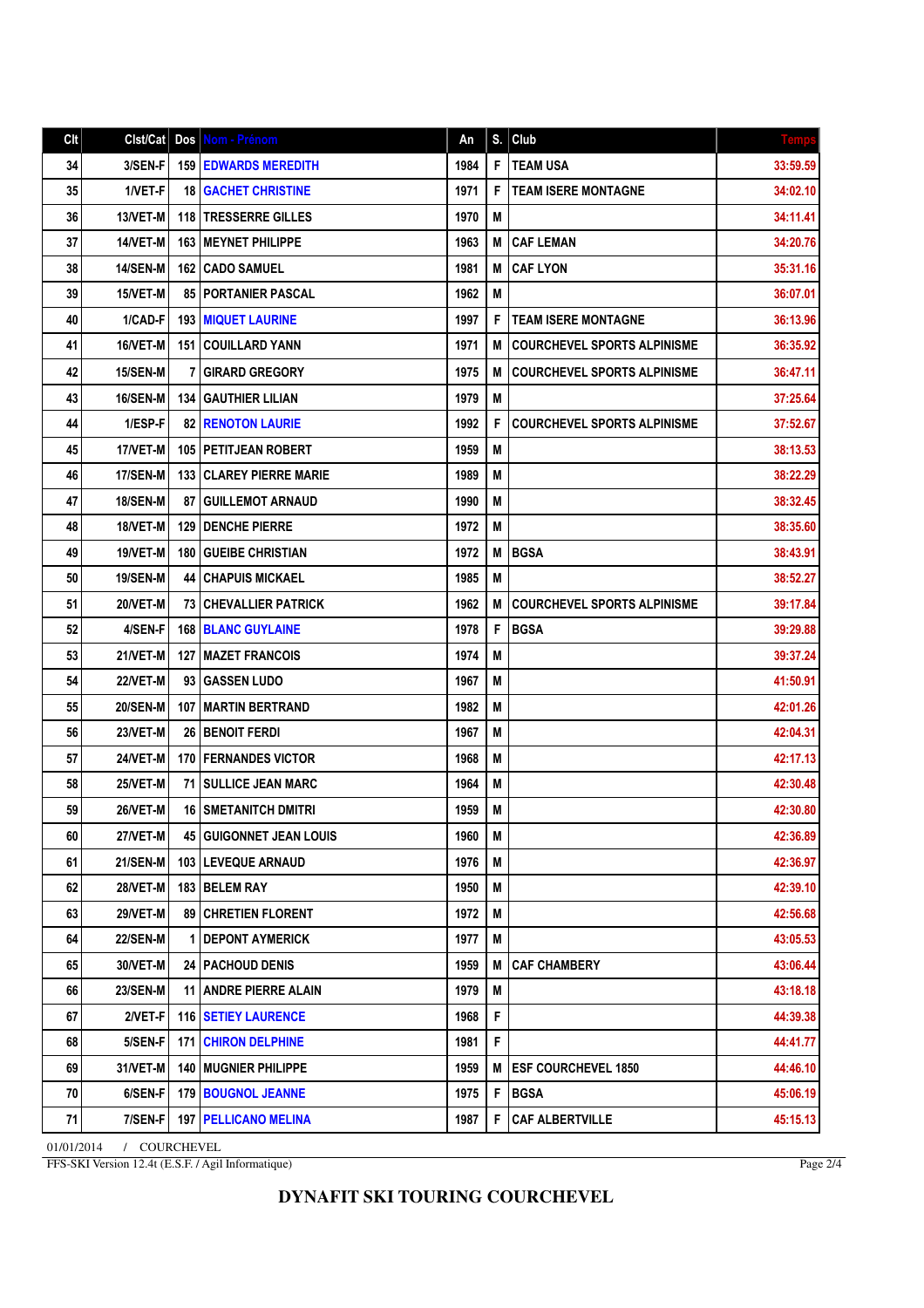## **DYNAFIT SKI TOURING COURCHEVEL**

FFS-SKI Version 12.4t (E.S.F. / Agil Informatique)

| 76  | 1/BEN-M                    |  | 27   GUILLAUME ANTON             | 2003 | M |                                    | 46:55.78 |  |
|-----|----------------------------|--|----------------------------------|------|---|------------------------------------|----------|--|
| 77  | 34/VET-M                   |  | 200   OSCH GILLES                | 1964 | M |                                    | 47:08.42 |  |
| 78  | 3/VET-F                    |  | 51   FLEURY SOPHIE               | 1960 | F |                                    | 47:18.13 |  |
| 79  | 35/VET-M                   |  | 68 CARRIER LAURENT               | 1971 | M |                                    | 48:05.59 |  |
| 80  | 36/VET-M                   |  | <b>4   FLEURY DOMINIQUE</b>      | 1958 | M |                                    | 48:10.69 |  |
| 81  | <b>25/SEN-M</b>            |  | <b>106 ITROSSAT VALERIAN</b>     | 1982 | М |                                    | 48:28.45 |  |
| 82  | 37/VET-M                   |  | 160   GEERNAERT JOHN             | 1965 | M |                                    | 48:45.76 |  |
| 83  | 38/VET-M                   |  | <b>158 GAULD STANLEY</b>         | 1941 | M |                                    | 48:57.29 |  |
| 84  | 8/SEN-F                    |  | <b>173   PENNARUN IGERNE</b>     | 1987 | F | <b>ESF LA TANIA</b>                | 49:13.99 |  |
| 85  | 39/VET-M                   |  | <b>72 I LAUZIER BRUNO</b>        | 1974 |   | <b>ESF MERIBEL</b>                 | 49:50.77 |  |
| 86  | 4/VET-F                    |  | 55   HENNE MURIELLE              | 1970 | F |                                    | 50:28.80 |  |
| 87  | 9/SEN-F                    |  | <b>187   MALANDRONE SEVERINE</b> | 1988 | F | <b>IESF COURCHEVEL 1550</b>        | 51:13.95 |  |
| 88  | <b>26/SEN-M</b>            |  | 56   DELLAERT GILLES             | 1978 | M |                                    | 51:28.71 |  |
| 89  | 40/VET-M                   |  | 67   DURIGNAC JEAN LUC           | 1959 | M |                                    | 52:04.53 |  |
| 90  | 41/VET-M                   |  | <b>20 IREY PATRICE</b>           | 1967 | М | <b>COURCHEVEL SPORTS ALPINISME</b> | 52:07.13 |  |
| 91  | 2/CAD-M                    |  | <b>137   LAMMERANT TANGUY</b>    | 1997 | M |                                    | 52:14.18 |  |
| 92  | 42/VET-M                   |  | <b>185   LEMOINE LOIC</b>        | 1968 | М | <b>ESF COURCHEVEL 1550</b>         | 52:32.07 |  |
| 93  | 43/VET-M                   |  | <b>194   OLCH MATTHIEU</b>       | 1959 | M |                                    | 52:36.51 |  |
| 94  | <b>27/SEN-M</b>            |  | <b>36 GUYON LUDOVIC</b>          | 1980 | М |                                    | 52:47.05 |  |
| 95  | <b>28/SEN-M</b>            |  | 60 VAN ROYE OLIVIER              | 1975 | М |                                    | 52:51.79 |  |
| 96  | 44/VET-M                   |  | 23 ANDRE PATRICE                 | 1952 | M |                                    | 53:13.50 |  |
| 97  | <b>1/JUN-M</b>             |  | <b>117   GUILLEMOT XAVIER</b>    | 1994 | M |                                    | 54:29.18 |  |
| 98  | <b>29/SEN-M</b>            |  | <b>112 CHIAVENUTO JEAN</b>       | 1979 | M |                                    | 54:42.43 |  |
| 99  | 1/MIN-M                    |  | 113 LEGRELLE CHARLES             | 2000 | М |                                    | 54:53.34 |  |
| 100 | 30/SEN-M                   |  | 191 SCOTT PETER                  | 1977 | М | <b>CLIENT ESF MERIBEL</b>          | 55:02.40 |  |
| 101 | 45/VET-M                   |  | 53 ORLOV DMITRY                  | 1965 | M |                                    | 55:07.48 |  |
| 102 | 2/ESP-F                    |  | <b>146 ORLOVA ANNA</b>           | 1993 | F |                                    | 55:26.07 |  |
| 103 | 46/VET-M                   |  | 52 CELLIER OLIVIER               | 1972 | M |                                    | 55:29.42 |  |
| 104 | 5/VET-F                    |  | <b>34   SUBLET SANDRINE</b>      | 1974 | F |                                    | 55:34.25 |  |
| 105 | <b>10/SEN-F</b>            |  | 86 BONNET ERICZA                 | 1987 | F | <b>CAF BOZEL</b>                   | 56:07.16 |  |
| 106 | 47/VET-M                   |  | <b>21 IHENRAS STEPHANE</b>       | 1967 | М | <b>ESF COURCHEVEL 1550</b>         | 56:46.22 |  |
| 107 | /-M                        |  | 99 MARTIN PHILIPPE               | 1900 | M |                                    | 57:15.97 |  |
| 108 | 48/VET-M                   |  | <b>143   DEMULDER RICHARD</b>    | 1966 | M | <b>CLIENT ESF COURCHEVEL 1550</b>  | 58:04.53 |  |
| 109 | 6/VET-F                    |  | <b>164 FACHE MARTINE</b>         | 1953 | F | <b>CAF ALBERTVILLE</b>             | 59:21.72 |  |
|     | 01/01/2014<br>/ COURCHEVEL |  |                                  |      |   |                                    |          |  |

72 24/SEN-M 49 MOUGEOT CLEMENT 1988 M 45:35.89 73 32/VET-M 59 DELUGIS ARNAUD 1958 M 45:48.83 45:48.83 AM 74 33/VET-M 121 GOEFFIC FRANCK 1971 M SAINT PONS VTT GEMENOS 1971 75 | 1/CAD-M | 48 | DE FIERLANT HENRY | 1999 | M | 1999 | M | 46:46.37

Clt Clst/Cat Dos Nom - Prénom An S. Club